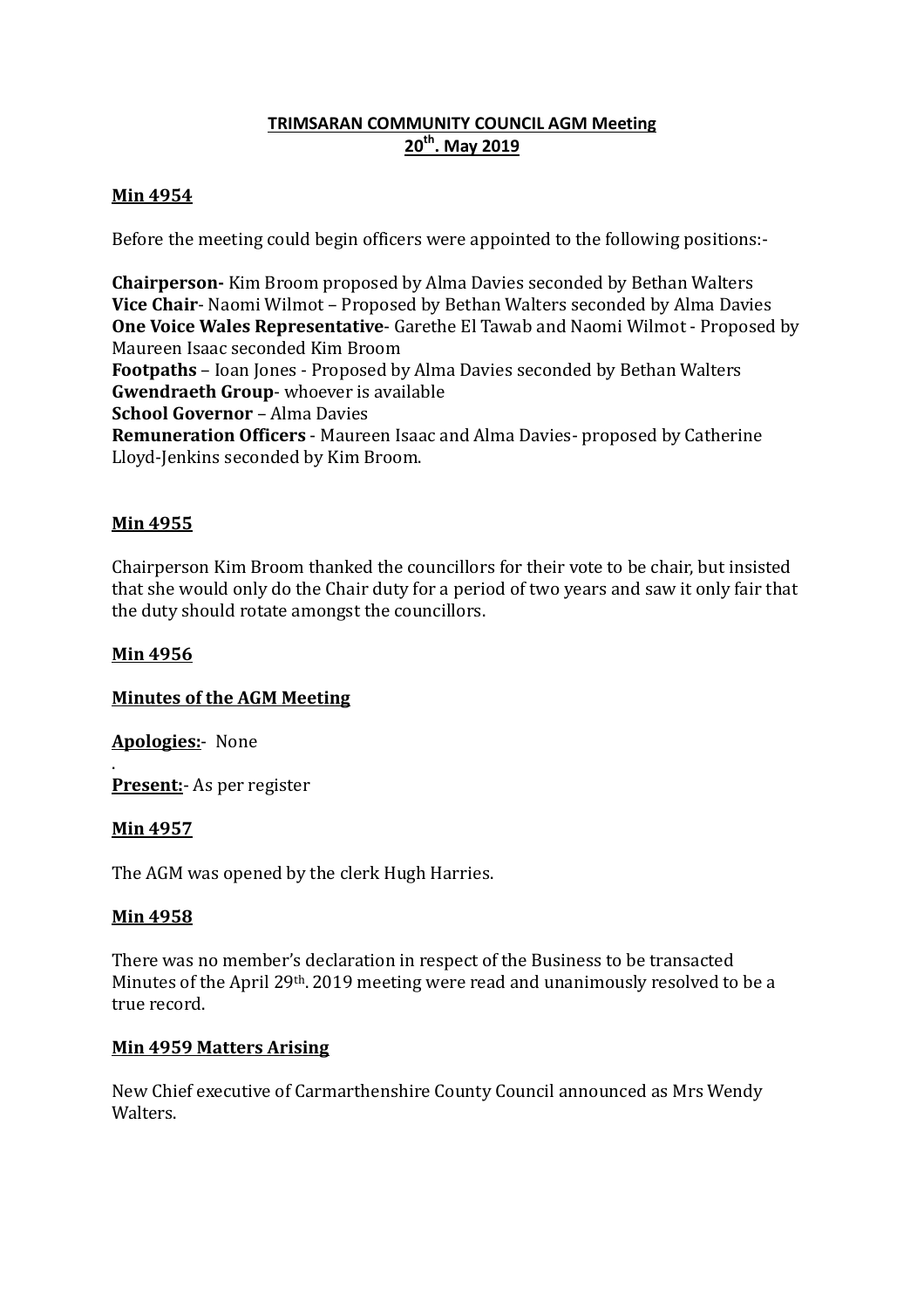# **Min 4960 Financial Report**

The Community Councils Accounts for the month of May 2019 were presented; and agreed by Council.

The accounts for the year ended 31st.March 2019prepared by Charles and Co. were presented and accepted by council to be a true account.

# **Min 4961**

19.00hrs Chairperson C.C Kim Broom introduced Mr Alan Edwards to the meeting

# **Min 4962**

Mr Edwards out lined the problem that he and other residence located at the lower part of the village have been experiencing with dogs barking at all hours day and night at Glan Morlais Isaf .

He outlined what action he had done under the guidelines received form Carmarthenshire County council in regards to monitoring the situation but since his feedback had not had any constructive measures taken by Carmarthenshire County Council and felt his efforts to record and monitor had been a complete waste of time.

# **Min 4963**

In response to Mr Edwards complaint Chairperson C.c Mrs Kim Broom stated that she would enquire with Carmarthenshire County Council regarding the situation.

# **Min 4964**

19:15 hrs Mr Edwards thanked the Council for their time and left the meeting.

## **Min 4965 County Council Report**

- 1. Consultation delay on Planning more details required on items to be erected in play area
- 2. Zip wire that was available from another council was found to be unsuitable due to it design
- 3. Surgery leases to be sorted, Carmarthenshire County Council have agreed now to sign due to the fact that the surgery is now run by the NHS and the draft lease to be amended accordingly.
- 4. Extension going at pace
- 5. There has been an issue of non collection of bins within the village.
- 6. Ideas required regarding development of the Old Hall.
- 7. Mrs Sally Bonnell as part of her employment as leisure centre coordinator has been responsible for grant applications and the funding for this position has come to or about to come to an end and if we are to retain her serviced I propose that the community council make a contribution to her wages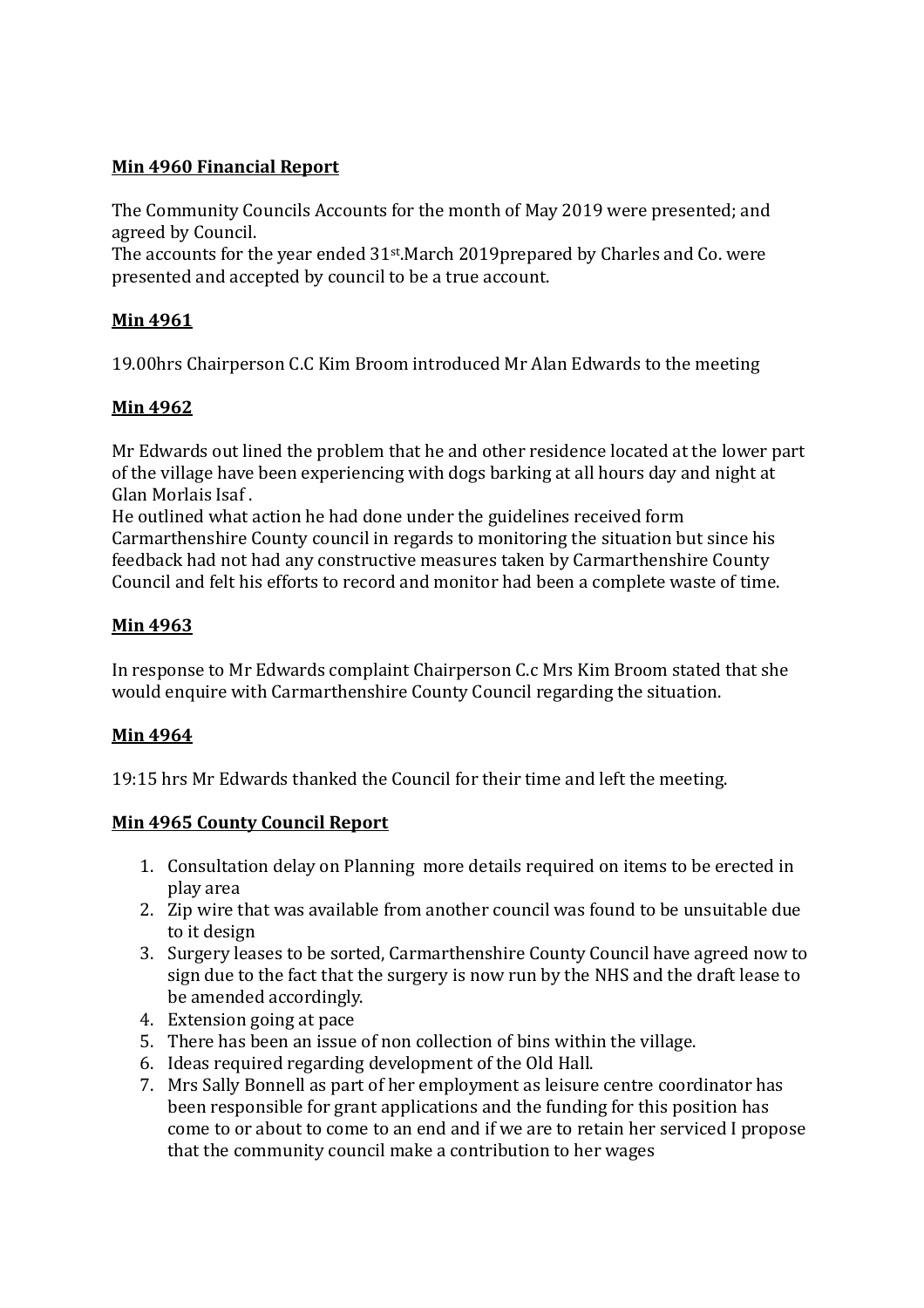## **Min 4966**

After some deliberation regarding Mrs Bonnell funding by the council the clerk suggested that Mrs Bonnell should produce an invoice monthly / quarterly for her work and that would be paid directly to her and that no donation should be made to the leisure centre to keep her services, but this was not agreed by council and the proposed method of a contribution payment was passed by council.

## **Min 4967 Planning Application**

There was no planning documentation received for this meeting.

## **Min 4968**

Code of conduct training – confirmation required as to what dates the councillors would be attending so arraignments can be made.

### **Min 4969**

Donation request from the carnival committee - It was agreed to make a donation of twenty five pound towards the Carnival

### **Min 4970**

Renewal of Sage cover agreed

### **Min 4971**

Letter received late for the agenda, from Trimsaran RFC junior section was passed through the Chair for discussion regarding a donation request.

### **Min 4972**

On the reading of the letter two councillors declared an interest in the matter; Ioan Jones and Gavin O'Shea and they left the meeting room whilst it was discussed at 19:30

### **Min 4973**

 After some discussion it was agreed to make a donation of one hundred pound to Trimsaran RFC junior section

### **Min 4974**

Councillors Ioan Jones and Gavin O'Shea were invited back into the room at 19:35hrs and informed of the outcome.